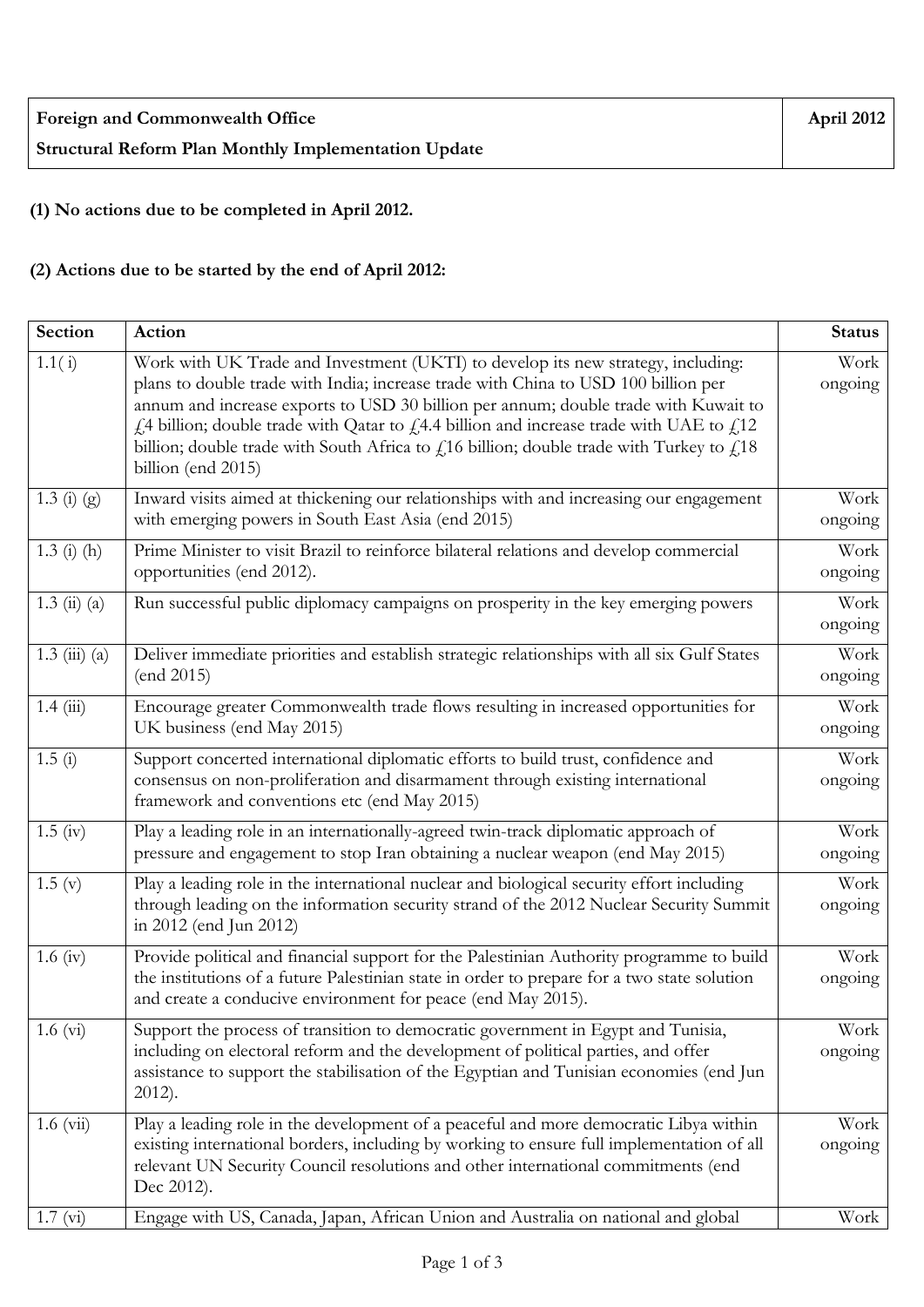|                     | security risks of climate change, working with MOD and DECC (end May 2015)                                                                                                                                                                                                                                                               | ongoing         |
|---------------------|------------------------------------------------------------------------------------------------------------------------------------------------------------------------------------------------------------------------------------------------------------------------------------------------------------------------------------------|-----------------|
| $1.7 \text{ (vii)}$ | Accelerate the global transition to a low carbon climate resilient economy, working with<br>EU institutions and partners (end May 2015)                                                                                                                                                                                                  | Work<br>ongoing |
| 1.9(i)              | Contribute to the early expansion of the UN Security Council (end Dec 2012)                                                                                                                                                                                                                                                              | Work<br>ongoing |
| 2.1(i)              | Work with international partners and the Afghan Government on the transition of<br>security from ISAF to Afghan security forces by the end of 2014. Attend NATO<br>Summit and commit to a way forward on transition, with the first phase beginning in<br>early 2011 (end Dec 2014)                                                      | Work<br>ongoing |
| $2.1$ (iii)         | Work with ISAF partners to encourage all to stay the course, maintaining a force<br>presence in Afghanistan during the transition process, and contributing to building the<br>capacity of Afghan security forces (end Dec 2014)                                                                                                         | Work<br>ongoing |
| $2.2$ (i) (b)       | Begin to provide monthly written updates to Parliament, including reports on progress<br>in the implementation of Kabul and London commitments (end May 2015)                                                                                                                                                                            | Work<br>ongoing |
| $2.3$ (i) (b)       | The British Pakistan Foundation helps to deliver stronger people to people links<br>between the UK and Pakistan (end May 2015)                                                                                                                                                                                                           | Work<br>ongoing |
| 2.3(i) I            | Set up and implement a programme of regular contacts, including visits, between the<br>PM and other Minsters with their Pakistani counterparts (end May 2015)                                                                                                                                                                            | Work<br>ongoing |
| $2.3$ (i) (d)       | Support Pakistan's efforts to implement a package of reforms agreed with the<br>International Financial Institutions (end May 2015)                                                                                                                                                                                                      | Work<br>ongoing |
| $2.3$ (i) (e)       | Enhance practical co-operation through the UK/Pakistan CT Joint Working Group<br>(end May 2015)                                                                                                                                                                                                                                          | Work<br>ongoing |
| 4.1 $(i)$ $(a)$     | Political and practical support to Croatia in fulfilling necessary accession criteria in 2011<br>to enable accession negotiations to close (end May 2015)                                                                                                                                                                                | Work<br>ongoing |
| 4.1 $(i)$ I         | Support steady progress in Iceland's EU accession negotiations, encourage the Icelandic<br>authorities to develop and maintain necessary reforms end commercial whaling and<br>resolve Icesave (end May 2015)                                                                                                                            | Work<br>ongoing |
| $4.1(i)$ (d)        | Support an EU future for the Western Balkans region, once clear membership criteria<br>are met. Support and encourage countries in the region to deliver reforms including<br>through the EU accession process; focussing on stability, democracy rule of law,<br>reconciliation, continued resolution of conflict legacy (end May 2015) | Work<br>ongoing |
| 4.3(i)              | Seek tough and effective EU engagement on Iran (end May 2015)                                                                                                                                                                                                                                                                            | Work<br>ongoing |
| $4.3$ (iii)         | Work to promote stability in the Western Balkans (end May 2015)                                                                                                                                                                                                                                                                          | Work<br>ongoing |
| 4.3 (iv) (a)        | Ensuring that 10% of EAS Assistant Director and above positions are filled by British<br>nationals (end Dec 2013)                                                                                                                                                                                                                        | Work<br>ongoing |
| 4.3 (iv) (b)        | Influence EAS policies to ensure they support UK security and prosperity the EAS only<br>acts where mandated to do so by Treaties (end Dec 2013)                                                                                                                                                                                         | Work<br>ongoing |
| 4.4 $(i)$ $(a)$     | Implement the EU Energy Third Package effectively (end May 2015)                                                                                                                                                                                                                                                                         | Work<br>ongoing |
| 4.4(ii)             | Work with the Treasury to ensure that the next EU Financial Perspectives reflect<br>Britain's views and take account of economic circumstances (end Dec 2012)                                                                                                                                                                            | Work<br>ongoing |
| 4.4 (iv)            | Ensure that the British perspective is reflected in EU institutions by increasing the                                                                                                                                                                                                                                                    | Work            |